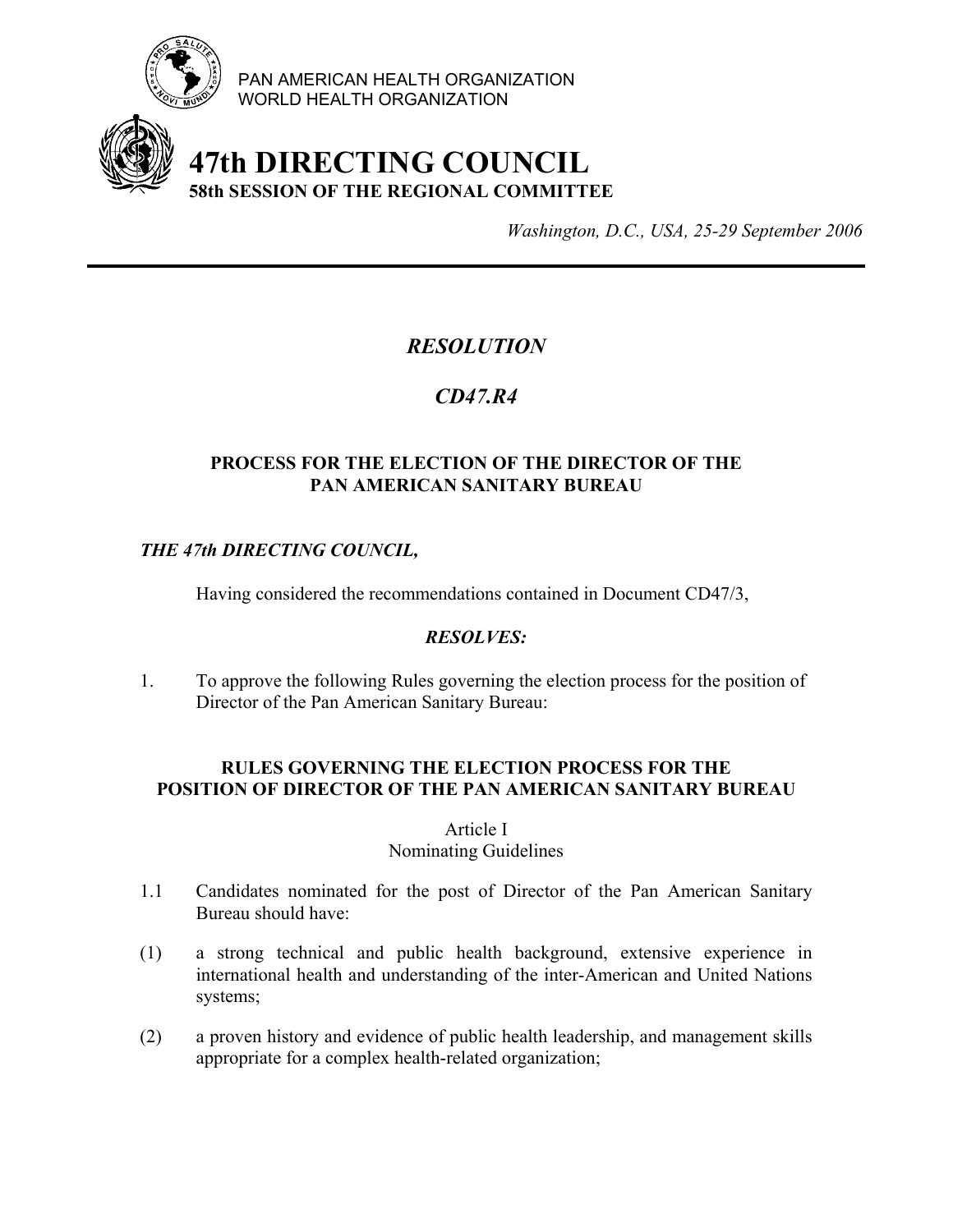CD47.R4 (Eng.) Page 2

- (3) sensitivity to and respect for the cultural, social, political, and economic diversity within and among the countries in the Region;
- (4) knowledge of the regional health situation and of the wide range of health systems in the Region;
- (5) a strong commitment to the work of PAHO;
- (6) good physical condition, as required of all staff members of the Organization;
- (7) fluency in one of the official languages and a working knowledge of one of the others.
- 1.2 Candidates should be willing to sign the mandated PAHO and WHO Declaration of Conflict of Interest.

#### Article II Presentation of Nominations

- 2.1 The process for electing the Director shall begin at least six months prior to the date fixed for the opening session of the Pan American Sanitary Conference (the Conference) or by 1 March, which ever comes first, with a notification from the President of the Executive Committee to the Member States, Participating States, and Associate Members inviting nominations for the post of Director to be submitted to the President of the Executive Committee. Such notification shall include a copy of these Rules.
- 2.2 Following the Nominating Guidelines in Article I above, each Member State, Participating State, or Associate Member may submit the name of only one national from a country within the Region as a candidate for the post of Director, in a sealed, confidential envelope addressed to the President of the Executive Committee, c/o Legal Counsel, Pan American Health Organization, Washington, D.C., at least four months prior to the opening session of the Conference or by 1 May , which ever comes first, after which time the nomination period shall be closed. Nominations should include a curriculum vitae of the proposed candidate.
- 2.3 All nominations received shall be compiled by the Bureau, translated into the four official languages of the Organization, and forwarded by the President of the Executive Committee to the Member States, Participating States, and Associate Members at least three months prior to the opening session of the Conference or by 1 June, which ever comes first.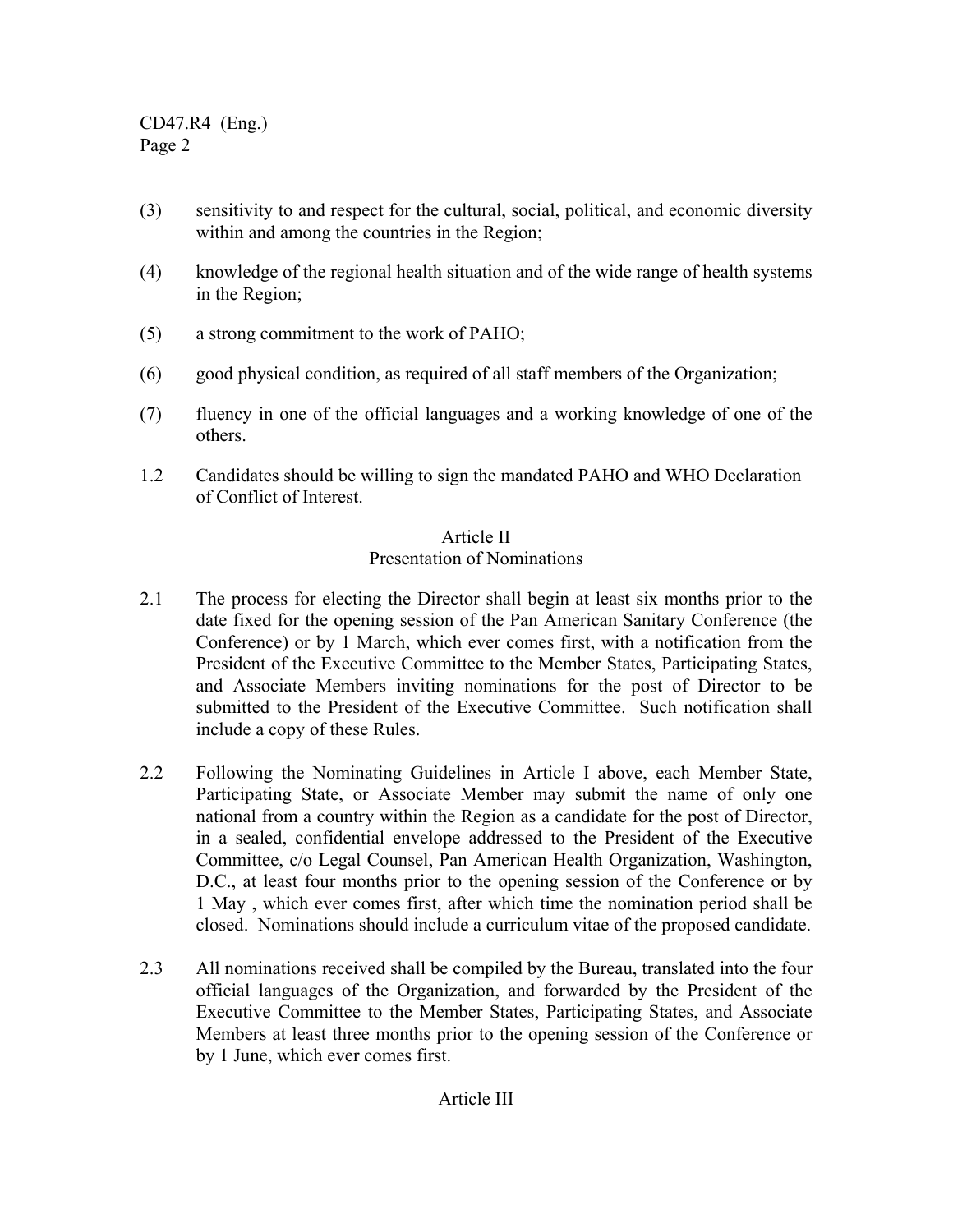#### Candidates' Forum

- 3.1 The President of the Executive Committee shall invite nominated candidates to make a presentation to all Member States, Participating States, and Associate Members wishing to attend a Candidates' Forum to be held on the margins of the Executive Committee session preceding the session of the Conference.
- 3.2 Information regarding the time, date, and logistics of the Candidates' Forum shall be sent by the President of the Executive Committee to the nominated candidates and to all Member States, Participating States, and Associate Members immediately after the closure of the presentation of candidatures as specified in Article 2.3 above.
- 3.3 Nominated candidates shall be responsible for all expenses related to their participation in the Candidates' Forum.
- 3.4 Members States, Participating States, and Associate Members shall be responsible for all expenses related to their participation in the Candidates' Forum.
- 3.5 Wherever possible, modern technology will be utilized to facilitate the widest possible participation of all of the Organization's membership, including video conferencing. Verbatim transcripts of the presentations and discussions at the Candidates' Forum will also be made available.
- 3.6 The order of the presentations to be made by the candidates shall be determined by lot, and candidates will be called one at a time. Candidates shall be allowed no more than 30 minutes to make an oral presentation and one hour for questions and answers from Member States, Participating States, and Associate Members in attendance. The oral presentation shall include the candidate's platform outlining their vision, proposed policy priorities, and financial and programmatic direction for the Organization. The time limit should be strictly adhered to.

#### Article IV Candidates Who Are PAHO or WHO Staff Members

4.1 For the purposes of these Rules, a Director seeking reelection, staff members of PAHO or WHO, and any other person in an employment relationship with the Organization who has been nominated for the post of Director shall be considered as "internal candidates."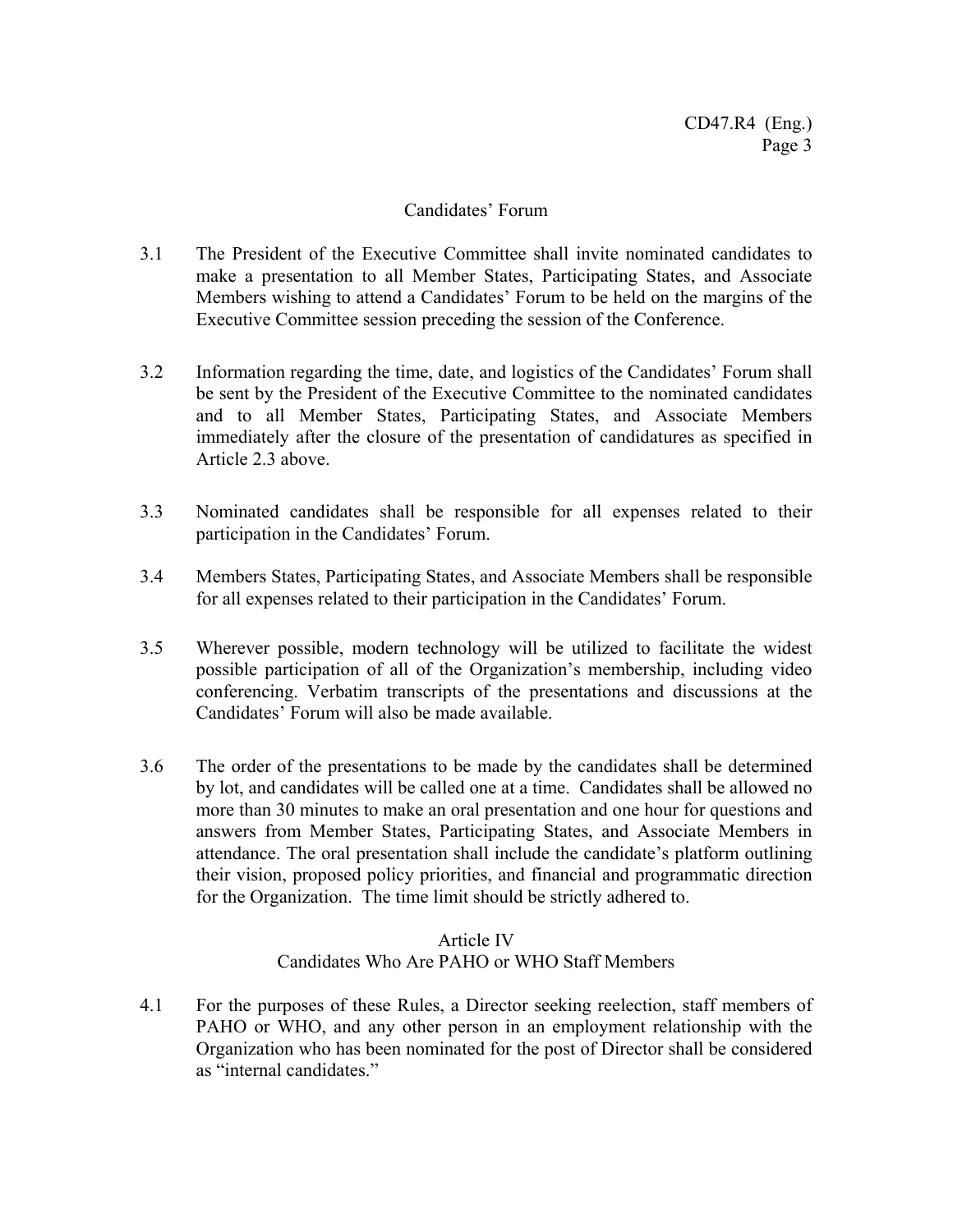CD47.R4 (Eng.) Page 4

- 4.2 In conformity with the international character of their functions, no internal candidate may make direct or indirect use of their positions to further their candidacies, and shall not use the resources of the Organization for campaign purposes.
- 4.3 In pursuing their candidacy, no internal candidate shall communicate restricted, confidential, or otherwise privileged information to anyone or use that information to their private advantage.
- 4.4 In consideration of Staff Regulation 1.8, Internal Candidates for the post of Director shall either resign or take leave from the Organization, as applicable, once the nominations are forwarded by the President of the Executive Committee to Member States, Participating States, and Associated Members pursuant to Article 2.3 of these Rules. The period of leave shall last until the election or until such time as the staff member withdraws his or her candidacy. In the case of leave, the staff member shall first be placed on annual leave until such leave has been exhausted and then, as necessary, on leave with pay. During such time, the staff member shall not represent the Organization in any manner whatsoever. Except for the Director, Deputy Director and Assistant Director, a staff member whose candidacy was not successful, and who opted to take leave shall have the right to return to the position that he or she occupied previously in the Organization or, at the discretion of the Organization, to another position at a level equal to the grade held previously to taking such leave.
- 4.5 The foregoing Section 4.4 shall not apply to the Director in office. Nonetheless, the Director shall strictly conform to the requirements of Sections 4.2 and 4.3 of these Rules, for the entire period preceding the election.
- 4.6 For the purpose of conserving the independence and impartiality inherent in the international character of their function, and to assure that a level playing field is maintained in the election of the Director, staff members of PAHO or WHO and any other person in an employment relationship with the Organization, shall not engage in campaign activities for or otherwise support any candidate for the position of Director.
- 4.7 Failure to observe the provisions established in this Article constitutes serious misconduct and shall result in disciplinary action, which may include summary dismissal, under the applicable Staff Rules and Regulations, or breach of contract and grounds for termination, as applicable.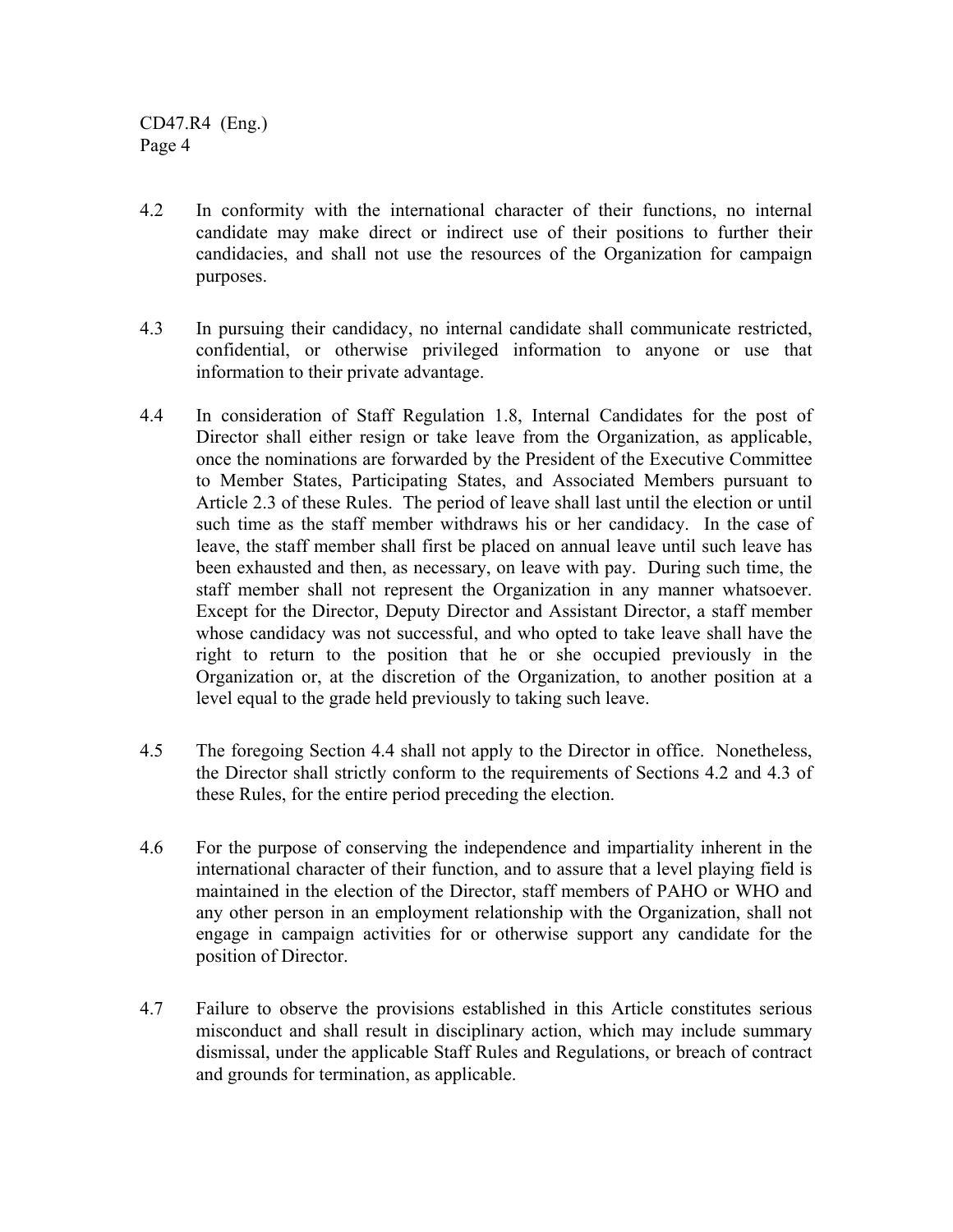4.8 In the case of internal candidates who are staff members of WHO, the President of the Executive Committee shall request the Director-General of WHO to consider the application of Article IV of these Rules to such candidates.

## Article V

#### Election

5.1 The Conference shall elect the Director by secret ballot from among the nominated candidates, in conformity with Article 21, paragraph A, of the Constitution and the Rules of Procedure of the Conference.

### Article VI

### Post Election Measures

- 6.1 Delegates from Member States, Participating States, or Associate Members participating in the election may not be employed or contracted by the Organization for a period of one year thereafter.
- 6.2 In the case of Delegates from Member States, Participating States, or Associate Members participating in the election that are appointed as Temporary Advisers, the Secretariat shall present the President of the Executive Committee with an information paper listing all such appointments every three months for a period of one year after the election of the Director.
- 6.3 In order for the Executive Committee to be apprised of funding authorizations from the Country Variable Allocation and the Regional Director's Development Fund, a report on such activities shall be prepared by the Secretariat, reviewed by the Director of Administration, and sent to the President of the Executive Committee every three months for a period of six months prior to and a period of one year after the election of the Director.

- - -

2. To replace the existing Rules 55 of the Rules of Procedure of the Directing Council and 56 of the Rules of Procedure of the Pan American Sanitary Conference with the following texts:

#### Rule 55

 "The Council shall elect an ad interim Director by secret ballot, when required, in conformity with Article 21, paragraph A, of the Constitution, Rule 56 of the Rules of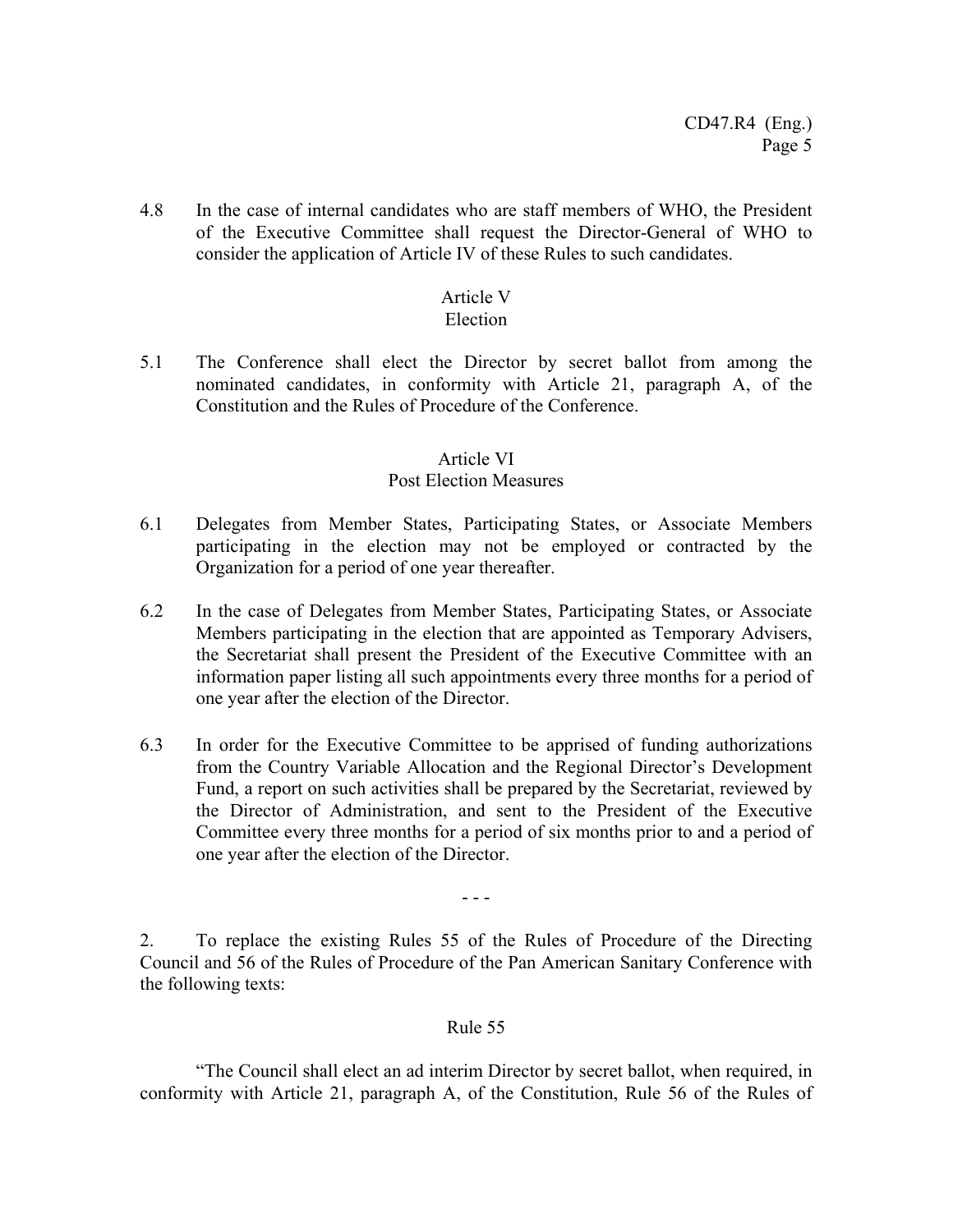CD47.R4 (Eng.) Page 6

Procedure of the Conference and the Rules Governing the Election Process for the Post of Director, as approved by the Directing Council. However, should there be insufficient time prior to the date fixed for the opening session of the Council to permit full compliance with the timeframes outlined in the election process, the President of the Executive Committee shall adjust such timeframes and inform the Members and Associate Members accordingly."

#### Rule 56

"The Conference shall elect the Director by secret ballot, in conformity with Article 21, paragraph A, of the Constitution and the Rules Governing the Election Process for the Post of Director, as approved by the Directing Council. The election process shall begin at least six months prior to the date fixed for the opening session of the Conference or by 1 March, which ever comes first, with a notification from the President of the Executive Committee to the Members and Associate Members, inviting nominations for the post of Director to be submitted to the President of the Executive Committee. Such notification shall include a copy of the Rules Governing the Election Process for the Post of Director.

Each Member and Associate Member may submit the name of only one national from a country within the Region as a candidate for the post of Director in accordance with the referenced Rules Governing the Election Process for the Position of Director. The nomination will be sent in a sealed, confidential envelope addressed to the President of the Executive Committee, c/o Legal Counsel, Pan American Health Organization, Washington, D.C., at least four months prior to the opening session of the Conference or by 1 May, which ever comes first, after which time the nomination period shall be closed. All nominations received shall be compiled by the Bureau, translated into the four official languages of the Organization, and forwarded by the President of the Executive Committee to the Members and Associate Members at least three months prior to the opening session of the Conference or by 1 June, which ever comes first.

In accordance with the Rules Governing the Election Process for the Position of Director, the President of the Executive Committee shall invite nominated candidates to make a presentation to all Members and Associate Members wishing to attend a Candidate's Forum to be held on the margins of the Executive Committee session preceding the session of the Conference.

The Conference shall elect the Director from among the candidates nominated by the Members and Associate Members in accordance with the Rules Governing the Election Process for the Position of Director. If in the first two ballots no person receives the majority required, two further ballots restricted to the two candidates receiving the largest number of votes in the second of the unrestricted ballots shall then be taken. If no